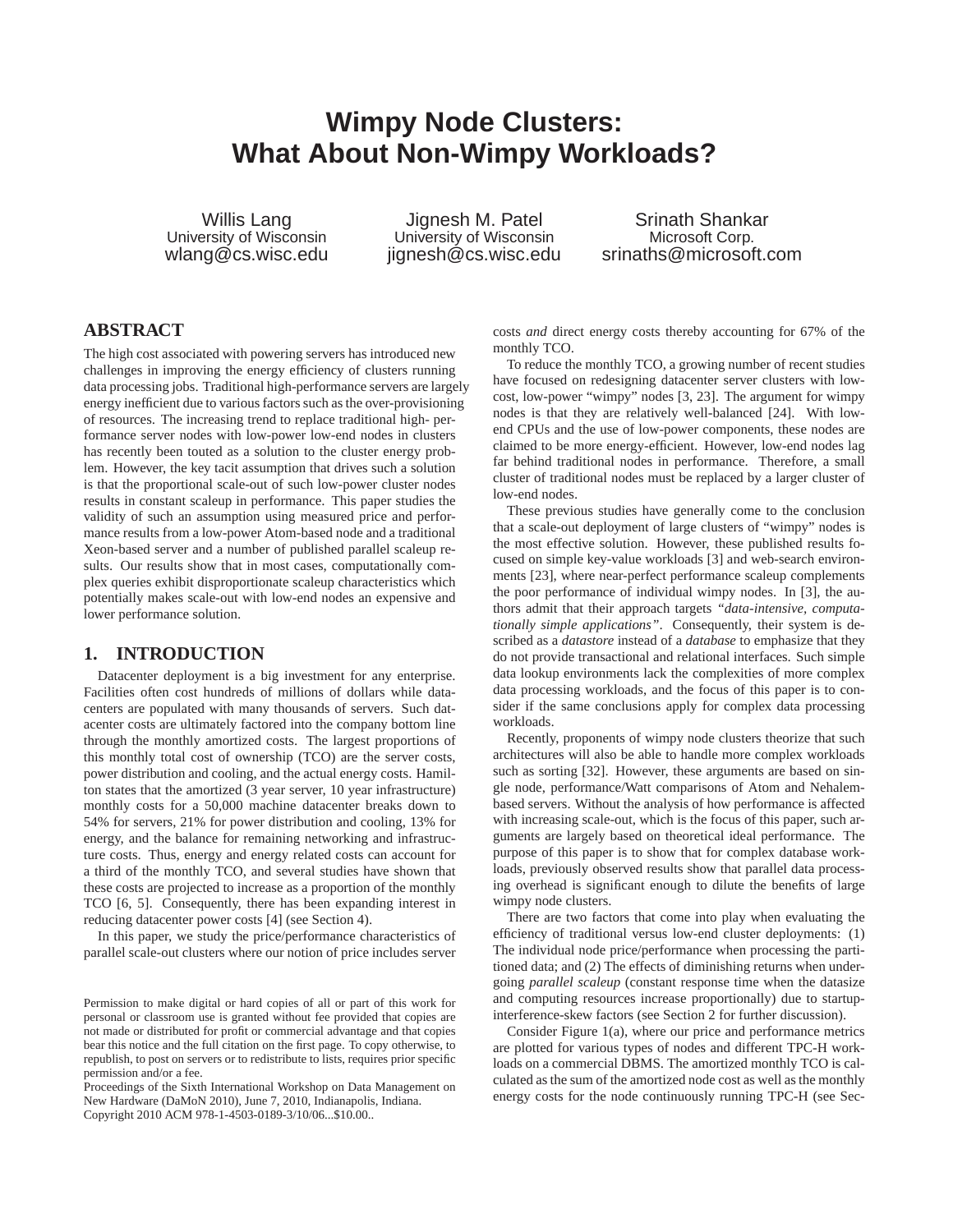

**Figure 1: (a) Amortized Monthly TCO (includes energy costs) as a function of Performance over various hardware configurations and TPC-H scale factors. (b) Price/Performance metric of Amortized Monthly TCO (\$) and Performance (QphH@Size) System details can be found in Section 3.1. QphH@Size is the unit for the TPC-H Power Test.**

tion 3). (Here, for the node cost, we have simply divided the purchase cost over 36 months. More complex interest-based amortization can also be applied.) Performance is provided by the TPC-H Power Test [30]. 'Atom' and 'Xeon' represent Atom (low-end node) and Xeon (traditional node) processors respectively. Both types of nodes were then outfitted with either SSD or mechanical HDD disks (see Section 3.1 for detailed node specs). Figure 1(a) plots costs versus performance for different node configurations and TPC-H scale factors. There are two interesting patterns to observe. First, SSDs provide better performance than regular disks. Second, the Atom nodes lag far behind the Xeon nodes in performance, which means that we must deploy significantly more Atom nodes in a cluster to equal the performance of a Xeon cluster.

We combined the two metrics in Figure 1(a) into a single price/ performance metric as shown in Figure 1(b). When we consider the more expensive SSD configurations of the Atom and Xeon, we notice that all their results for various TPC-H scale factors are tightly clustered together at the cheapest end of the price/performance spectrum. Even though the purchase cost for the systems increase with SSDs, the performance increase outpaces the cost increase and so we see better price/performance (similarly seen in [2]). This suggests that if we partition the TPC-H workload and use multiple Atom nodes, we can achieve similar performance as a Xeon node at a similar price point (assuming perfect parallel scaleup).

For example, assuming ideal scaleup, we could run a TPC-H scale 10 workload partitioned on 5 Atom-SSD nodes (i.e., 2GB per node) in the same time as a scale 2 workload on a single Atom-SSD node. This can also be done with even smaller partition sizes per Atom-SSD node, thereby changing the cluster size. If we used a 1GB partition size, we would need 10 Atom nodes. Since the measured performance for TPC-H scale 1 on the Atom is greater than 1000 QphH, ideal scaleup would infer a cluster performance greater than 10000 QphH. This would outperform a single Xeon-SSD running TPC-H scale 10 (9000 QphH).

The problem is that parallel database research has already shown two decades ago that such ideal proportional scaleup is far from guaranteed [9]. We show published examples of deviations in Section 2, Figure 2. Essentially, replacing traditional clusters with increasing numbers of low-power nodes may result in diminishing returns. Further, such scaleup profiles are largely determined by the query being run and the parallel processing system.

Therefore, while we have shown real price/performance results for the traditional server versus modern low-power wimpy node (detailed results in Section 3.3- 3.4), the interesting problem that we focus on in this paper is how these results fit into various scaleup models. Since the parallel scaleup for a given workload is dependent on the parallel software system and node hardware configuration, we need to examine the effects of different scaleup models on a low-power cluster versus a traditional cluster. To this end, we will present several real scaleup profiles from various published parallelized data processing systems (see Section 2) and use our results in Figure 1 to show that traditional server clusters may be more cost effective than a massively scaled-out wimpy node clusters.

The remainder of this paper is organized as follows: Section 2 reviews the fundamental goals, metrics, and pitfalls in parallelizing queries in a parallel DBMS, we present our results in Section 3. Section 4 discusses related work, and we present our conclusions in Section 5.

## **2. PARALLEL DATABASES AND SCALEUP**

This section recalls the lessons learned from more than two decades of parallel database research. Specifically, we discuss the factors that impact the ability to achieve ideal parallel scaleup when deploying larger clusters.

To start, we clarify the parallelism goals that often get misused with the overloaded term cluster "scale-out". Often, scale-out is used as a blanket term for increasing the size of a parallel data processing cluster to achieve ideal performance benefits. However, as defined in [9], this idea can be divided into two distinct goals: linear **speedup** and linear **scaleup**.

For example, given 100 machines processing 1TB of data in 1min, if the parallel system has the ideal linear *speedup* property, 400 machines could process the same 1TB in 15sec. On the other hand, given the same cluster nodes, a parallel system exhibiting ideal linear *scaleup* could process 10TB with 1000 machines in 1min. Scale-up can be further broken up into transactional or batch which essentially describe throughput or latency-based definitions of performance respectively.

DeWitt and Gray [9] identified three main threats to successful scaleup behavior of a parallel DBMS: startup, interference, and skew. **Startup** costs refer to overhead in time needed to start the parallel processing jobs. For example, if synchronization is required across hundreds of nodes for starting a short query, then this cost can make up a significant fraction of the total response time. The impact of such costs often diminishes with long running queries. **Interference** costs are those caused by processes that need to share resources such as memory or disk. Finally, the last impediment of **skew** refers to the behavior that with increased parallelism and decreasing per node computation time, the the variance of node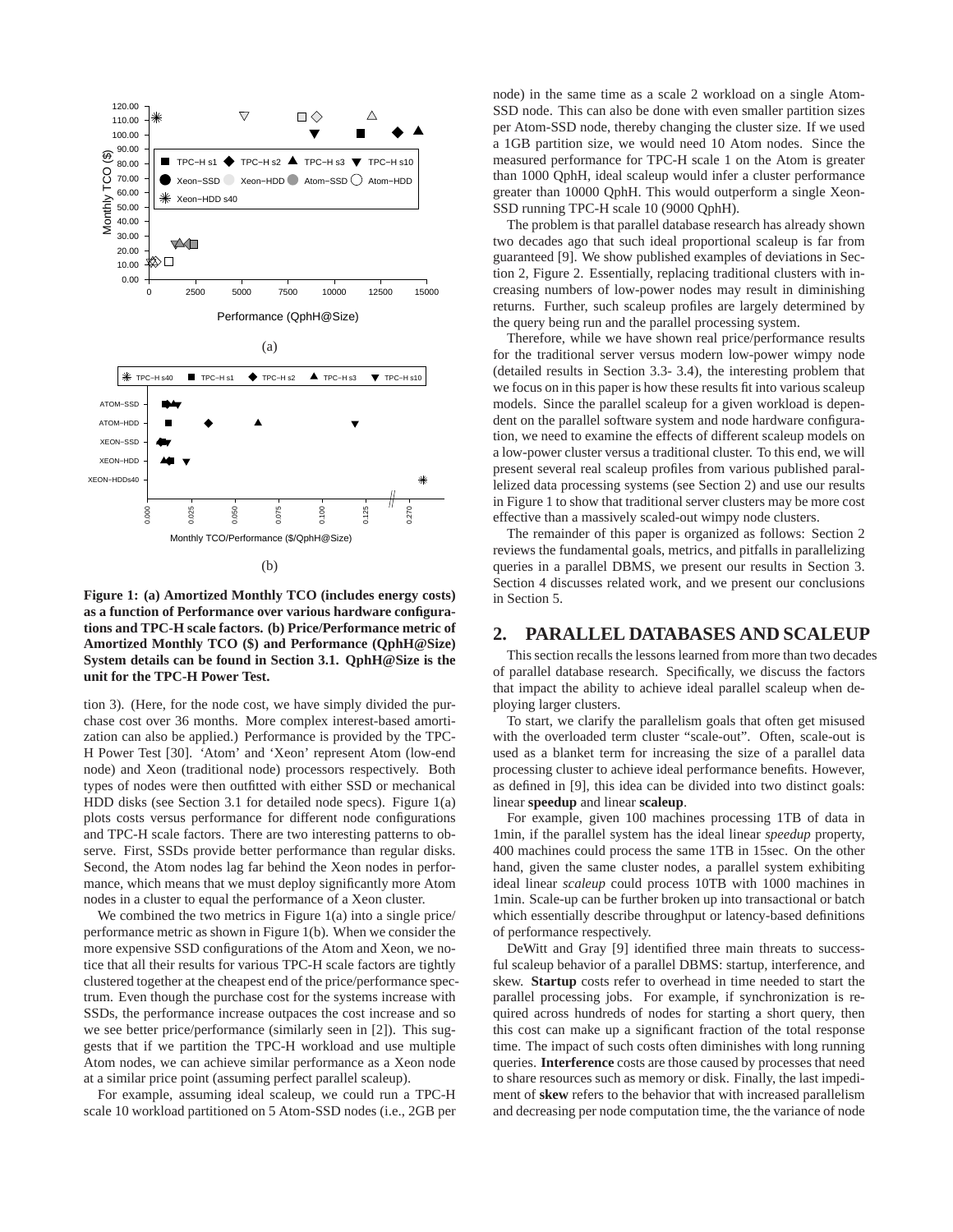

**Figure 2: (a) DB-X running a 535MB/node SELECT query [19]. (b) Vertica running a 20GB/node SELECT aggregate query [19]. (c) DB-X running a join query (large table 20GB/node, small table 1GB/node) [19].**

computation time can start to dominate the average runtime.

Consider Figure 2 where we have plotted the scaleup profiles of a simple selection query, another selection query but with an aggregate operation, and a third query with a join and an aggregation operation. These queries are taken from the recent paper by Pavlo et al. [19]. We present these real scaleup results, not for comparison purposes, but to illustrate the point that in practice, scaleup is often not ideally proportional for complex data processing workloads.

Figure 2(a) reports scaleup response time for a commercial parallel database, DB-X, running a simple SELECT scan where each node had 535MB partitions shows that there is significant response time degradation as the cluster size increases.

```
SELECT * FROM Data WHERE field LIKE '%XYZ%';
```
Table 'Data' has two rows 'key' and 'field' with sizes 10 and 90 characters respectively. Even for a workload as simple as a scan, the response time degradation at a 100X scaleup factor is 1.6 times worse than ideal.

Figure 2(b) shows an aggregate selection query with a scaleup from one node to 100 nodes. On a different commercial database, Vertica [33], the following query was run on a 233B wide table:

```
SELECT sourceIP, SUM(adRevenue)
FROM UserVisits GROUP BY SUBSTR(sourceIP,1,7);
```
Each node stored 20GB partitions of the table. This result showed that a different commercial parallel database also exhibits diminishing returns when the environment is scaled up; at 100X scaleup, there is a 1.4X performance degradation from the ideal performance.

Finally, Figure 2(c) shows a scaleup model for a complex join query on DB-X between the 'UserVisits' table in the above query, to a 108B table (1GB/node). The query also has an aggregation and date range predicate:

```
SELECT INTO Temp sourceIP, AVG(pageRank) as avgPageRank,
       SUM(adRevenue) as totalRevenue
FROM Rankings AS R, UserVisits AS UV
WHERE R.pageURL = UV.destURL
       AND UV.visitDate BETWEEN Date('2000-01-15')
       AND DATE('2000-01-22')
GROUP BY UV.sourceIP;
```
For DB-X, at 100X scaleup, the response time degradation is 2X worse than the ideal scaleup performance. Full details of the

queries can be found in [19].

All three scaleup models show that there is a large startup cost between the one node 'cluster' and any multinode cluster. As a result, we have fitted logarithmic models to the DB-X results and an exponential model to the Vertica result to account for the initial drop in performance. The chosen models provided the best correlation coefficient of various regression models we applied.

The core point of this discussion is to show that scaleup performance is not ideally constant for complex data processing workloads; in which case *wimpy node scale-out to save energy and purchasing costs may not be more cost effective than traditional servers if equivalent performance is sought*. Equivalently, in real (as opposed to ideal) scaleup environments, price/performance degrades as the scaleup factor is increased (i.e., it gets more expensive to achieve the same level of performance). Next, we will show experimental results incorporating our price/performance results in Figure 1 and analyze the cost effectiveness of traditional clusters versus low-power/low-cost clusters.

# **3. EXPERIMENTAL EVALUATION**

In this section, we discuss our experimental results which includes energy measurements of our nodes under different workloads using a commercial database system as well as scaleup experiments using published scaleup results. We start by describing the node characteristics and costs, followed by the measurement methods, and finally we present our results.

## **3.1 Server Costs and Specifications**

In our tests, we use an Atom node (wimpy) and a typical highend server-class Xeon node. Both ran the same commercial database system on Windows 7 Pro (Atom) and Windows Server 2008 (Xeon) which share the same kernel [26].

**Atom Node:** The Atom node had a dual core, hyper-threaded Intel D510 Atom processor with accompanying Intel motherboard (\$80). The motherboard was filled with the maximum allowed 2x2GB GSkill DDR2 memory (\$95). Our power supply was an 80plus certified Corsair VX450 (\$65). We tried two different power supplies units (PSU); a cheap 120W PSU and a 450W Corsair. Even though the Corsair can provide almost 4X more power than the cheap PSU, we found that the power drawn by the system with the Corsair was almost half of that when using the cheap PSU. Given this, we chose the larger, but more efficient Corsair. We had two disk configurations: (1) the **SSD** configuration had an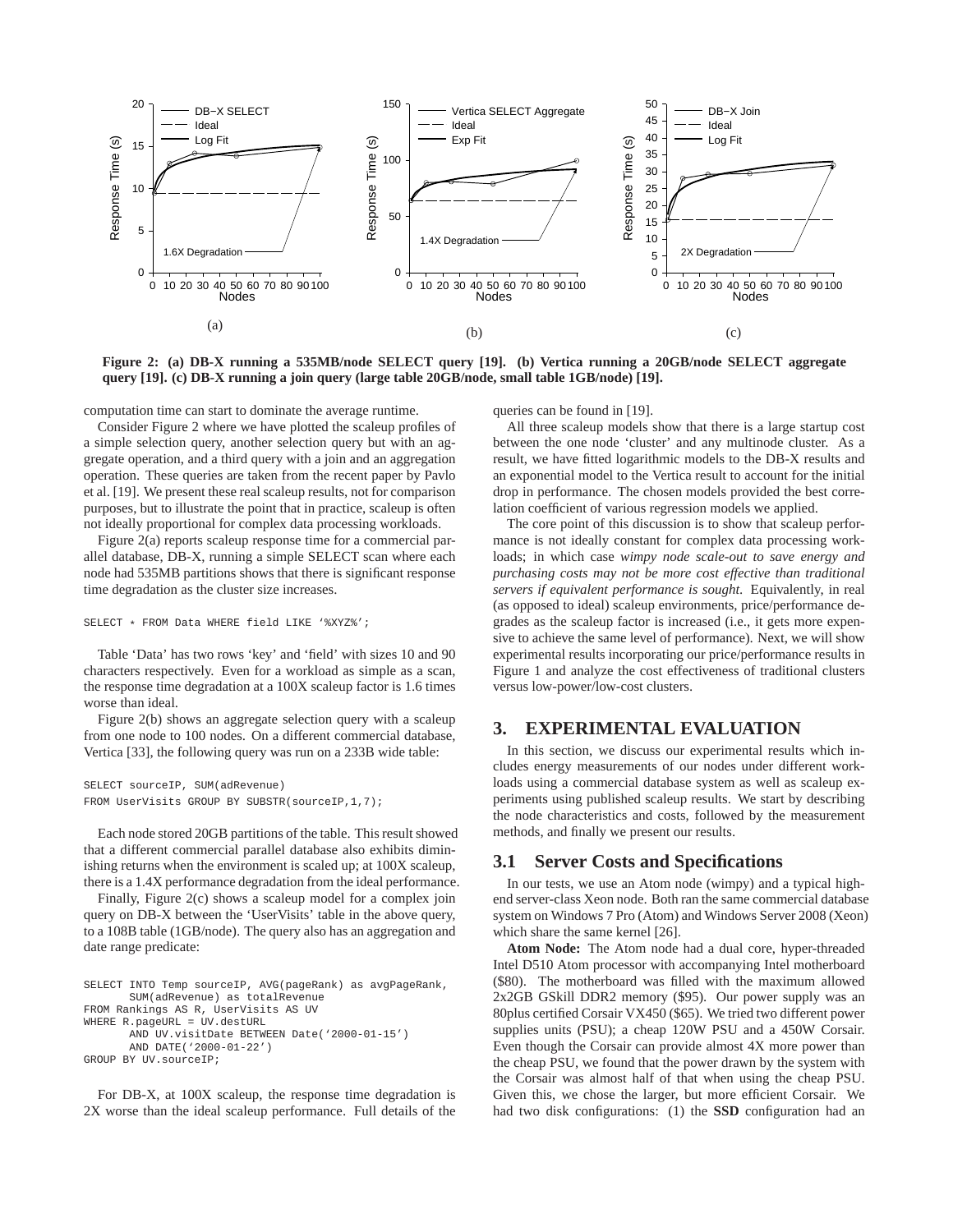

**Figure 3: Raw measured response time and energy consumption of the TPC-H Power Test under various scale factors. TPC-H scale factors are represented by the shapes square, diamond, upward triangle, and downward triangle for scale factors 1, 2, 3, and 10 respectively. Shading of shapes correspond to different system configurations.**

OCZ SATA2 64GB drive (\$200) for the OS and DBMS applications and an Intel X-25E 32GB drive (\$383) as the database data storage drive; (2) the mechanical **HDD** configuration used two WD Caviar Green SATA2 32MB Cache drives each with 500GB storage where both drives were used for database data storage (\$120). The mechanical HDD configuration costs \$360 while the SSD configuration costs \$823.

**Xeon Node:** The Xeon node is an HP Proliant DL380GS with two quad core Xeon E5410 processors and 16GB of memory. The server has eight 146GB 10K RPM SAS drives with two in RAID1 for the OS and DBMS applications, another two in RAID1 for the DBMS log, and four drives for database data storage. This configuration cost approximately \$3500. Each SAS drive can be purchased at \$270 a drive. Our SSD configuration consists of removing the four data drives and replacing them with two Intel X25-E SSDs (priced as above). The server cost now is approximately \$3186. This drop in cost between the high capacity SAS configuration and SSD configuration is similar to [2].

To keep this study manageable, we only explored a limited number of IO hardware configurations. Tuning this IO system for price, performance and energy is an interesting topic for future research, and beyond the scope of this paper.

#### **3.2 Energy Measurement**

AC current was measured at the wall outlet using a Fluke i200s AC current clamp (1.5% accuracy at 0.5A). The Fluke clamp was connected to an NI USB-6008 Multifunction DAQ and collected using NI's LabView, sampling at 1KHz. RMS current was calculated using a sliding window of 16 sample points (1 period) given an AC frequency of 50Hz. The RMS voltage was measured at 118V. Power was calculated as the product of the RMS current and the RMS voltage. Finally, energy consumption was calculated by summing the time discretized real power values over the length of the workload.



**Figure 4: Raw measured throughput and energy consumption of a 10min window running TPC-E.**

## **3.3 Single Node TPC-H**

The raw energy and response time data that was used to create Figure 1 is shown in Figure 3. In this figure, we plotted the measured response time to complete the TPC-H Power Test against the energy consumed by the node during the run. There are a number of interesting features to note in Figure 3. First, for any given scale factor of TPC-H, the Atom node with the SSD configuration always consumes the least amount of energy. This is unsurprising given the low voltage of the Atom processor and SSDs. Second, the Xeon node with any storage configuration always finishes faster than the Atom-SSD node. This is also unsurprising given that the Xeon node has eight cores while the Atom only has two (four w/hyperthreading) and the Xeon node also has four times the memory of the Atom node.

Using these results, we calculated the amortized monthly total cost of ownership (TCO) using the node purchase prices (see Section 3.1) and a \$0.07kWh datacenter energy cost [11]. Furthermore, we calculated the TPC-H Power@Size metric using the definition provided in [30]. Figure 1 shows our single node TPC-H results after transformation to a price/performance metric.

# **3.4 Single Node TPC-E**

While TPC-H is a benchmark for decision support system (DSS), we also wanted to understand the performance and energy consumption profiles for OLTP workloads. Figure 4 shows a TPC-E throughput versus energy consumption plot similar to Figure 3. Here we have measured the throughput (in transactions per second/E – tpsE [31]) over a 10min period. This measurement period was preceded by a 10min warm up time where both systems stabilized. The energy measurements represent the energy consumption over 10min. Here we notice that the Xeon nodes always provide very high tpsE for both 1000 and 2000 scale factors because the system is essentially CPU bound at scale 1000 and 2000. The Atom nodes have significantly lower throughput but also about an order magnitude lower energy consumption.

Figure 5 shows the similar price/performance plot as Figure 1, but now for TPC-E. We notice that while Figure 4 shows that there was massive differences in energy consumption between the Xeon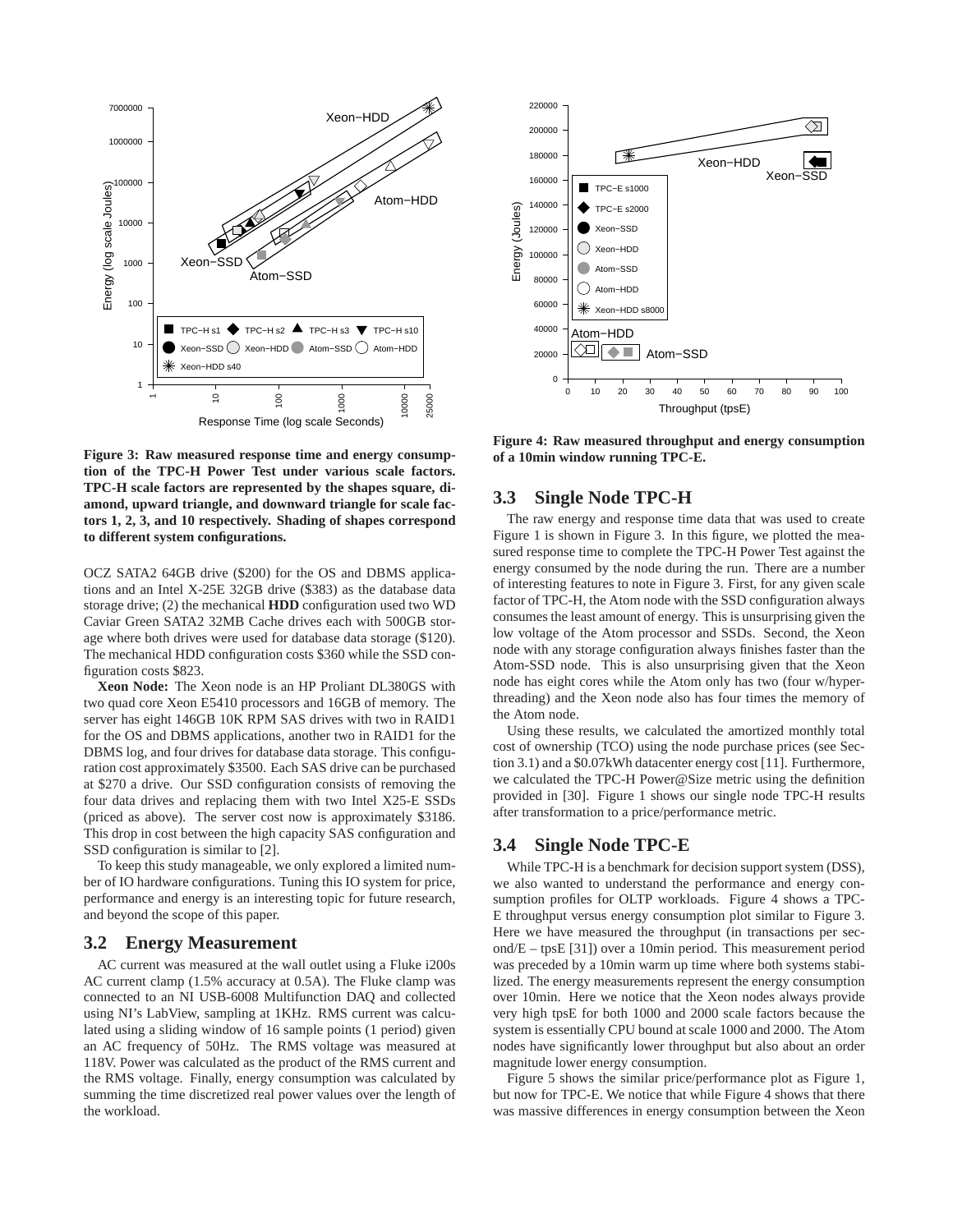

#### **Figure 5: (a) Amortized Monthly TCO (includes energy costs) as a function of Performance over various TPC-E scale factors. (b) Price/Performance metric of Amortized Monthly TCO (\$) and Performance (tpsE@Size)**

nodes and the Atom nodes, Figure 5 shows that the actual price/ performance values for the nodes is only factors in difference and in the case of scale 1000, the Atom-SSD node has the same price/ performance as the Xeon nodes.

TPC-E is a workload that was designed to reflect a more realistic benchmark compared to TPC-C, and is well-known to not have the easily-partitionable characteristics of TPC-C. Thus the impediments to perfect scaleup (see Section 2) will likely affect the scaleout story for TPC-E like workloads. In this paper, we do not consider TPC-E further, and focus only on the DSS TPC-H workload.

#### **3.5 TPC-H Parallel Scaleup**

Now, we examine the price and performance metrics for various scale-out clusters built from either traditional server nodes, or lowpower Atom nodes. As we have seen in Figure 2(a-c), since scaleup characteristics are largely determined by the query workload, we apply these example scaleup models of Figure 2 to examine cluster price/performance. While these models are from various parallel systems and hardware, *the goal here is to show how the scale-out of our nodes would affect scaleup price/performance given various possible scaleup models*.

# *3.5.1 Modeling Cluster Performance*

This section will describe the way we have applied the published scaleup models to our single node measurements in order to get cluster performance for a parallel data processing workload. First, the response time models we presented in Figure 2 are converted to give scaleup factors. Consider this example that illustrates how this is done: given that the DB-X Join response time model shows that using two nodes the workload response time will be 1.14X the response of one node, then the scaleup factor will be  $2 \times 1/1.14 = 1.75$ . This scaleup factor can then be used with our measured performance data to provide cluster performance.

Performance for a  $xy$  GB TPC-H dataset using x nodes at y GB partition each is calculated as  $P(y)M(x)$  where  $P(y)$  is the performance for the single node (Section 3.3) running TPC-H at scale  $y$ and  $M(x)$  is the modeled scaleup factor given a cluster of x nodes (using the models in Figure 2). The ideal scaleup factor for  $x$  nodes is  $M(x) = x$ . For example, given a single node 10GB performance value of  $P(10) = 9000QphH$ , the ideal cluster performance for  $M(2)$  nodes is 18000QphH while the modeled performance is  $9000QphH \times 1.75 = 15840QphH$  for the Join model.

#### *3.5.2 Wimpy Clusters vs One Xeon*

The purpose of this section is to examine the effect of the startup costs, seen in Figure 2, on the cost of the Atom-SSD clusters as compared to a single Xeon-SSD node (which has no startup or any other parallel scale-out).

In Figure 6(a-c), we have applied each of the scaleup models of Figure 2 to the results shown in Figure 1. We have also included the data points for the ideal (constant) scaleup model. Since Figure 1 has shown us that outfitting nodes with SSDs typically decreases price/performance for both Atom and Xeon nodes, for our analysis here, we have used the SSD configurations of our nodes. To begin, consider Figure 6 which shows the results of scaleup when one Xeon node is compared to a cluster of Atom nodes.

For this discussion, we use the price and performance results for the Xeon-SSD node when running a TPC-H workload at scale 10. Based on the results shown in Figure 1(b), the Atom-SSD running TPC-H scale 2 has a similar price/performance rating as the Xeon-SSD at scale 10. Figure 1(b) shows that the Atom-SSD at TPC-H scale 2 (diamond) and the Xeon-SSD at TPC-H scale 10 (downward triangle) both have a price/performance of \$0.011.

To match the Xeon-SSD workload size, Atom-SSD cluster will be made up of 5 Atom-SSD nodes each with 2GB partitions. This means that the monthly TCO of the Atom cluster will be 5 times the single node monthly TCO (at TPC-H scale 2). If we had ideal scaleup, then this Atom-SSD cluster would also provide 5 times the performance of a single Atom-SSD node thereby retaining a price/performance of \$0.011. However, Figure 2 shows that this ideal scaleup does not happen and we calculate the performance of such a cluster using the methods described in Section 3.5.1.

In Figure  $6(a)$ , we show the price as a function of performance for two setups when applying the DB-X Scan scaleup model of Figure 2(a). Since we are only using a single Xeon-SSD, there is no scaleup effects and the modeled price and performance is identical to the ideal. The Atom cluster price/performance is 18% worse than the Xeon node for a 10GB workload.

Similarly, for Figure 6(b) and (c), we have applied the Vertica Aggregate scaleup (Figure 2(b)) and DB-X Join scaleup (Figure 2(c)) respectively. The Atom cluster price/performance is 13% and 31% worse than the Xeon node for the Vertica Aggregate and DB-X Join models respectively. It is clear that if the scaleup behavior, such as those in Figure 2(a-c), has poor degradation, this will be reflected in the cluster performance.

The results in this section are for a single Xeon node and an Atom cluster. The next section compares multi-node Xeon clusters to larger Atom clusters.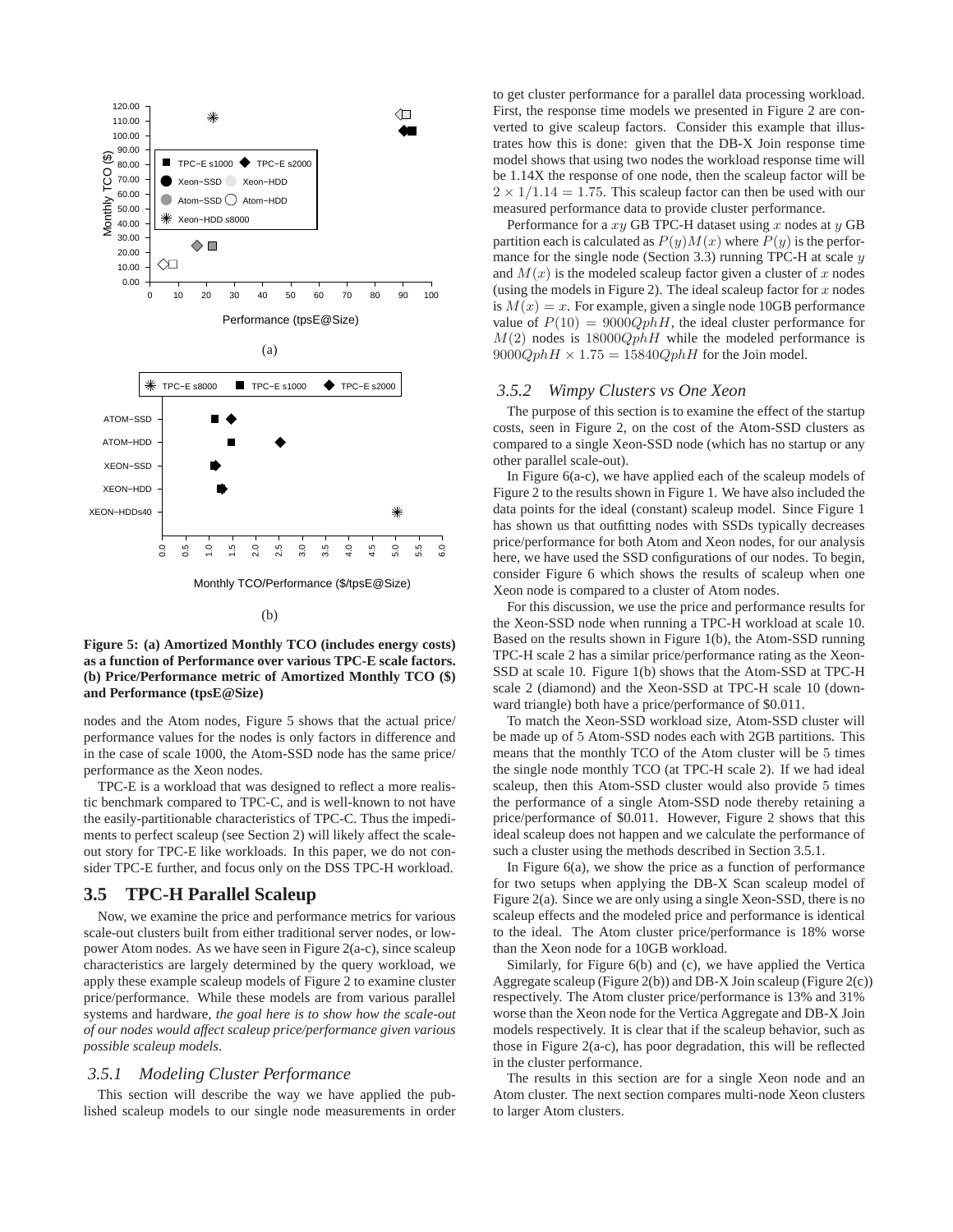

**Figure 6: Parallel scaleup of a 10GB TPC-H workload on Atom and Xeon clusters using different published scaleup models (5 Atom-SSD nodes and 1 Xeon-SSD node respectively). Atom nodes have 2GB partitions and the Xeon node has the entire 10GB dataset. For all figures, the effects of an ideal constant scaleup is shown. (a): DB-X Scan scaleup model (Figure 2(a)). (b): Vertica Aggregation scaleup model (Figure 2(b)). (c): DB-X Join scaleup model (Figure 2(c)).**

#### *3.5.3 Wimpy Clusters vs Traditional Clusters*

This section compares various levels of Atom-SSD scaleup for a 60GB TPC-H workload where the Xeon-SSD cluster is made of 6 nodes, each running 10GB partitions. We applied the DB-X Join scaleup model from Figure 2(c) as it represented the most complex workload of the three we discussed. Modeling was done as described in Section 3.5.1.

Figure 7(a-c) shows the price as a function of performance similar to Figure 6. In these figures, the amount of data (partition size) per Atom-SSD node decreases from 3GB (Figure 7(a)) to 1GB  $(Figure 7(c))$ .

In the progression of decreasing partition size for the Atom cluster, as the partition size decreases, the size of the Atom cluster increases. First, we notice that the 20 node Atom cluster is cheaper than the Xeon cluster in Figure 7(a). However, its performance is about half of the Xeon-SSD cluster. If we consider the price/ performance, the 20 node Atom cluster is 55% higher than the 6 node Xeon cluster.

Next, in Figure 7(b), where the Atom cluster is 30 nodes large, both clusters have roughly equivalent performance. However, we notice that the cost of the Atom cluster is 20% higher than the Xeon cluster. In this case, the 30 node Atom cluster is 23% higher in price/performance than the 6 node Xeon.

Finally, in Figure 7(c), we notice that as the Atom cluster increases with decreasing partition size, the performance increases. However, this is an effect of the increasing performance of the Atom-SSD as it works on a smaller, in memory dataset (at 1GB partition). It is quite clear in Figure 7(c), where the 60 node Atom-SSD cluster has higher performance than the 6 node Xeon-SSD cluster, that the cost to deploy such a wimpy node cluster is significantly higher than the Xeon-SSD cluster. While the Atom cluster's performance is 2X better than the Xeon, it is 2.4X more costly. This translates to a 19% increase in price/performance over the Xeon cluster.

Since this analysis has held the Xeon-SSD cluster size constant while we varied the Atom-SSD cluster size, it is necessary to compare the cluster price/performance when both clusters vary in size.

Consider Figure 8, where we plot the (a) performance, (b) price, and (c) price/performance as a function of the dataset size for both clusters when the Join scaleup model is applied (Figure 2(c)). Here we partition the data so each Atom-SSD has 2GB partitions and each Xeon-SSD has 10GB partitions.

Figure 8(a) shows that as the clusters scaleup, the Atom-SSD cluster starts to exhibit higher performance than the Xeon-SSD cluster. This is because the Xeon cluster is growing and starts to become affected by the DB-X Join scaleup degradation. This performance difference in Figure 8(a) can be explained by the models in Figure 2 that show that parallel scaleup behavior flattens out as the cluster sizes increases. While the Atom cluster has slightly better performance with larger scaleup, Figure 8(b) shows that this is accompanied by higher cluster cost. Finally, Figure 8(c) shows the price/performance of both clusters under scaleup. It shows that the increase in performance and cost of the Atom-SSD cluster over the Xeon-SSD cluster is largely proportional.

#### *3.5.4 Discussion*

We have shown the effects of various scaleup models on two types of clusters running TPC-H workloads: an Atom-SSD cluster and a Xeon-SSD cluster. While these models are not directly drawn from a TPC-H workload, the purpose of using these models is to show how scale-out of different cluster architectures can be affected by different scaleup behavior. As such we have applied a variety of published scaleup models to the TPC-H measurements we collected.

With computationally simple workloads, such as those of [3], "wimpy" node clusters are claimed to be more effective than clusters made from traditional nodes. However, this analysis has shown that for data-intensive workloads ( Figure 6, 7, and 8), large wimpy node clusters suffer from poor scaleup effects and are therefore po-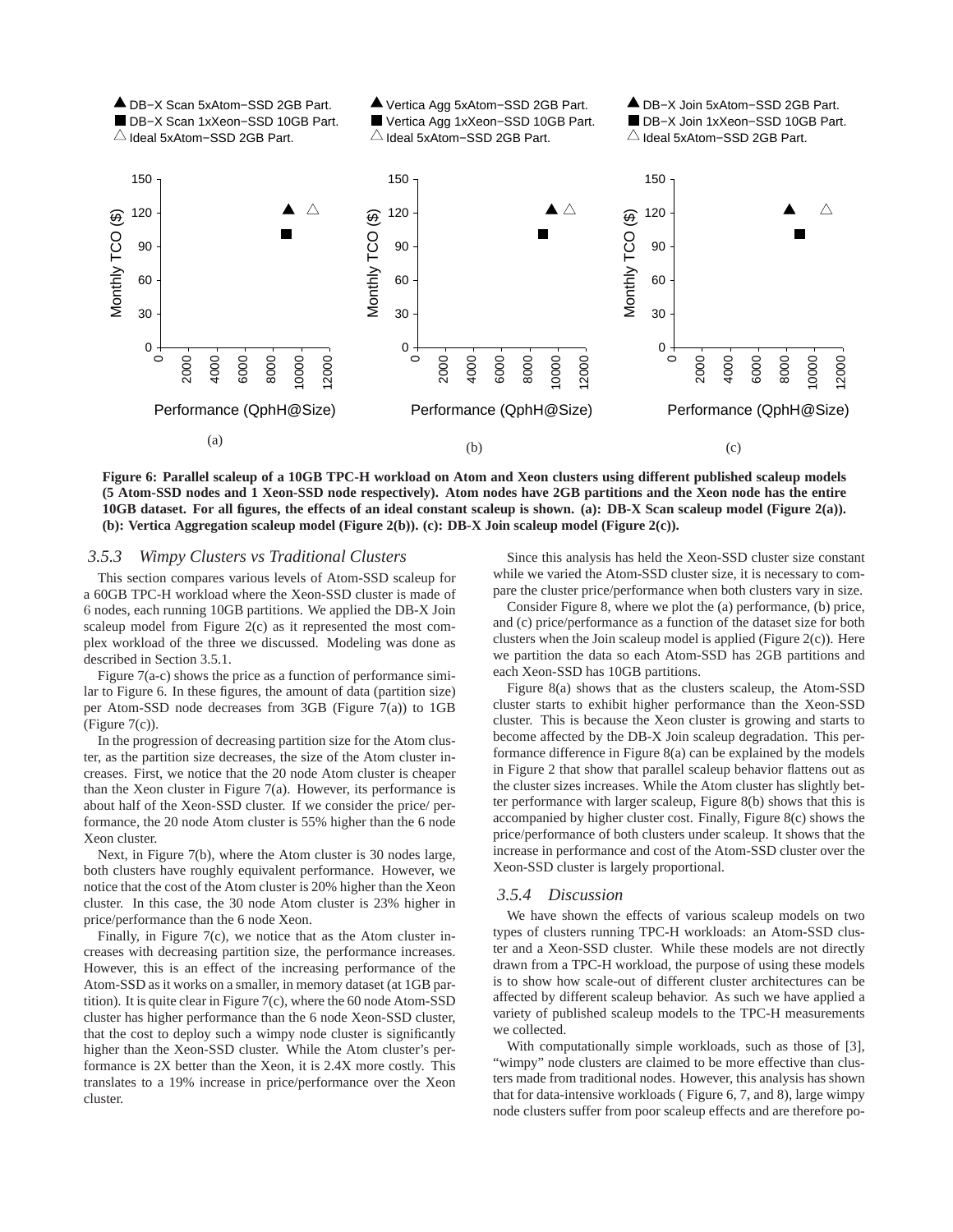

**Figure 7: Parallel scaleup of a 60GB TPC-H workload on Atom (with different partition sizes) and Xeon (10GB partitions) clusters using the join scaleup model from Figure 2(c). (a) 3GB Atom-SSD partitions, (b) 2GB Atom-SSD partitions, (c) 1GB Atom-SSD partitions.**

tentially slower and a costlier solution than smaller Xeon clusters. The reason for this is because larger wimpy clusters are more affected by a diminishing return scaleup effect than a smaller traditional cluster.

Furthermore, small relative gains in performance or price/ performance by a larger low-power cluster over a smaller traditional cluster may not be worth the increase in mean-time-to-failure for the entire cluster [27, 28]. Providing fault tolerance over a large number of wimpy nodes requires replication and over-provisioning, thereby increasing the price/performance of such clusters.

Finally, increasing the cluster size by migrating over to Atom nodes requires substantially more network infrastructure. For example, if we assume that the wimpy node clusters will require 4X more nodes than the traditional cluster, then given a 16 node Xeon cluster that requires one 48 port switch, a wimpy 64 node cluster will require two 48 port switches. High performance network hardware cannot be sacrificed in wimpy node clusters and anecdotally we found this to be true in real deployments of Atom clusters. Optimistically assuming enterprise class 48 port 10 Gigabit switches cost \$10,000 each, the additional amortized switch cost per wimpy node is \$313 which doubles the cost of the spindle-based Atom node to \$700 and increases the SSD-based Atom cost to \$1150!

Our results suggest that there may be an interesting middle ground between wimpy Atom node clusters and traditional Xeon node clusters that lies with hybrid cluster deployments [7]. Such clusters made up of both wimpy and traditional nodes may be the most effective deployment. The architectural make-up of such a hybrid cluster and its scaleup behavior is an interesting avenue of future research.

## **4. RELATED WORK**

Recent studies on the energy consumption of large clusters [4, 10, 1] have shone a light on existing [22, 21, 18, 5] and future problems faced by datacenter operators. These studies discussed the increasing size of datacenter server clusters as well as their dramatic energy inefficiency due to the absence of energy proportionality (proportional energy consumption with hardware utilization).

The database community has begun to seriously consider the energy costs of database management systems [12, 13, 17, 24, 20]. In [24, 25], a well-defined sort metric for the energy efficiency of a hardware platform was given as well as hints as to the nature of an energy-efficient system configuration. Furthermore, it was shown that over the past decade, published TPC-C results used systems that have increased their power draw six-fold [20], and studies began revealing the true energy consumption costs of running database workloads [13, 17]. While these studies have examined the energy consumption profiles of single nodes running a database, a 'local' approach to energy efficiency, another direction is to treat a cluster as a holistic entity for energy optimization.

This 'global' approach to energy management offers many different directions for research. Both the systems and database communities have produced a number of studies on reducing the energy consumption of data processing clusters [23, 3, 29, 11]. As mentioned in this paper, some of these have focused on rethinking cluster node architecture and using new low-power, low-cost hardware [23, 3]. Approaches such as service consolidation through virtual machine migration have been explored [29, 8]. Finally, custom energy-efficient hardware has been presented which targets the needs of datacenter operators [11].

Powering down cluster nodes has been one method in which these studies have looked at achieving energy proportionality [14, 15, 16]. In [14], a study on powering down a replicated parallel database cluster with an eye on load balancing was presented. Powering down MapReduce clusters was discussed in [15]. A new server architecture that eliminates server idle power draw by rapid transitioning of component power states is presented in [16].

## **5. CONCLUSIONS**

Our study presents evidence that for complex data processing workloads, a scale-out solution of a low-power low-end CPU-based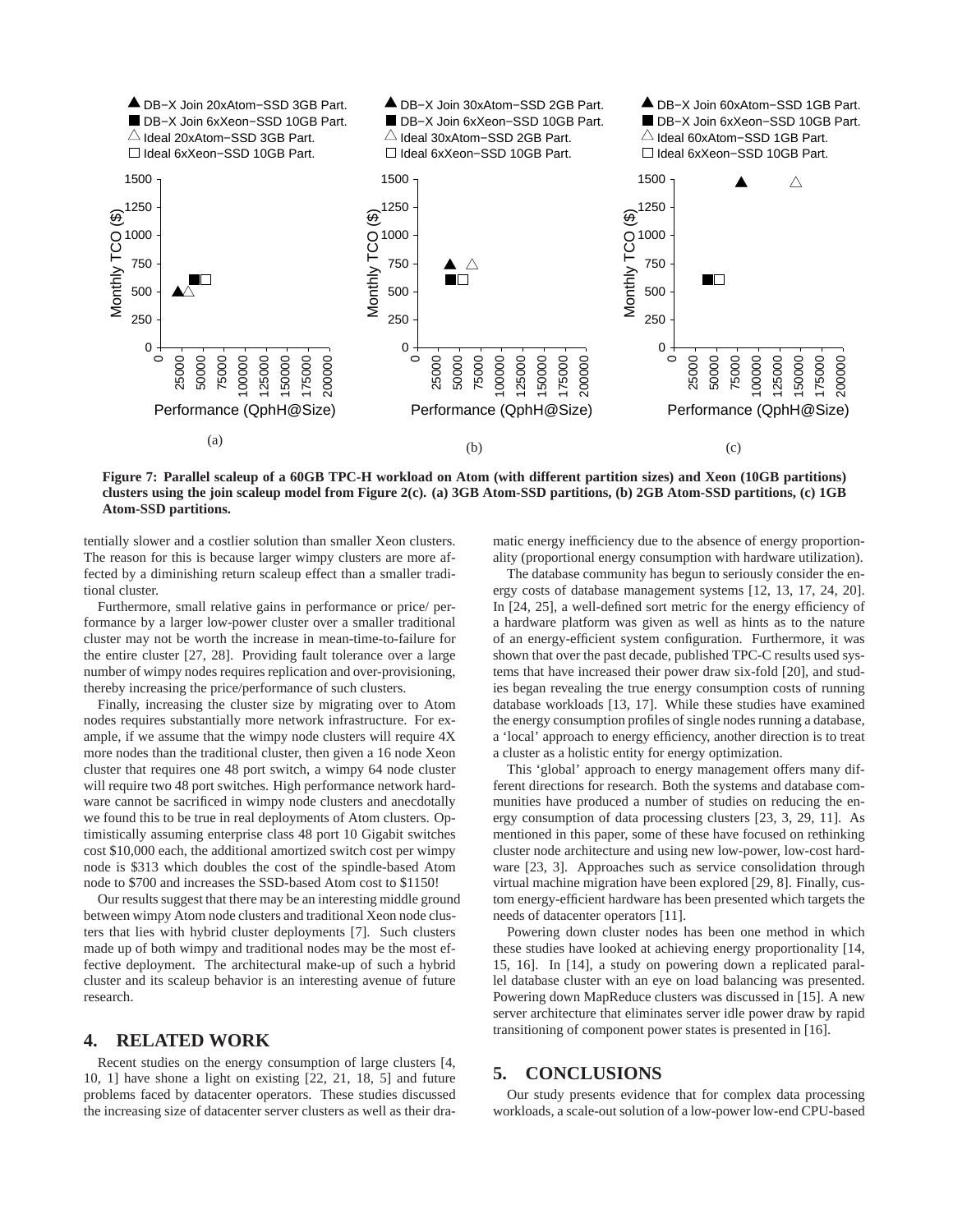

**Figure 8: Analysis of TPC-H workload: (a) Performance, (b) Price, and (c) Price/Performance for Atom-SSD and Xeon-SSD based clusters using the Join scaleup model (Figure 2(c)). Atom-SSD nodes have 2GB partitions and Xeon-SSD nodes have 10GB partitions.**

cluster may not be as cost-effective (or produce equivalent performance) as a smaller scale-out cluster of traditional high-end server nodes. We have shown that depending on the scaleup characteristics of the query workload and the software system, poor scaleup behavior can occur when increasing the cluster size. Poor scaleup degrades the price/performance of a larger cluster. Thus, the parallel scaleup characteristics of the environment largely determines the feasibility of so-called "wimpy" node configuration for building clusters for such complex data processing workloads.

While our results suggest that wimpy node clusters are not suited for complex database workloads, it does open up the area of hybrid (heterogeneous) cluster deployment. Hybrid cluster deployment strategies, job scheduling, and scaleup analysis are interesting avenues of future research.

### **6. ACKNOWLEDGEMENTS**

We would like to thank the reviewers of this paper for their constructive comments. This research was supported in part by a grant from the Microsoft Jim Gray Systems Lab, Madison, WI.

# **7. REFERENCES**

- [1] Report To Congress on Server and Data Center Energy Efficiency. In *U.S. EPA Technical Report*, 2007.
- [2] A Comparison of SSD, ioDrives, and SAS rotational drives using TPC-H Benchmark. Technical Report White Paper, HP Development Company, 2010.
- [3] D. G. Andersen, J. Franklin, M. Kaminsky, A. Phanishayee, L. Tan, and V. Vasudevan. FAWN: A Fast Array of Wimpy Nodes. In *SOSP*, 2009.
- [4] L. A. Barroso and U. Hölzle. The Case for Energy-Proportional Computing. *IEEE Computer*, 40(12), 2007.
- [5] C. Belady. In the Data Center, Power and Cooling Costs More than the IT Equipment it Supports. *Electronics Cooling*, 23(1), 2007.
- [6] K. G. Brill. Data Center Energy Efficiency and Productivity. In *The Uptime Institute - White Paper*, 2007.
- [7] B.-G. Chun, G. Iannaccone, G. Iannaconne, R. Katz, G. Lee, and L. Niccolini. An Energy Case for Hybrid Datacenters. In *HotPower*, 2009.